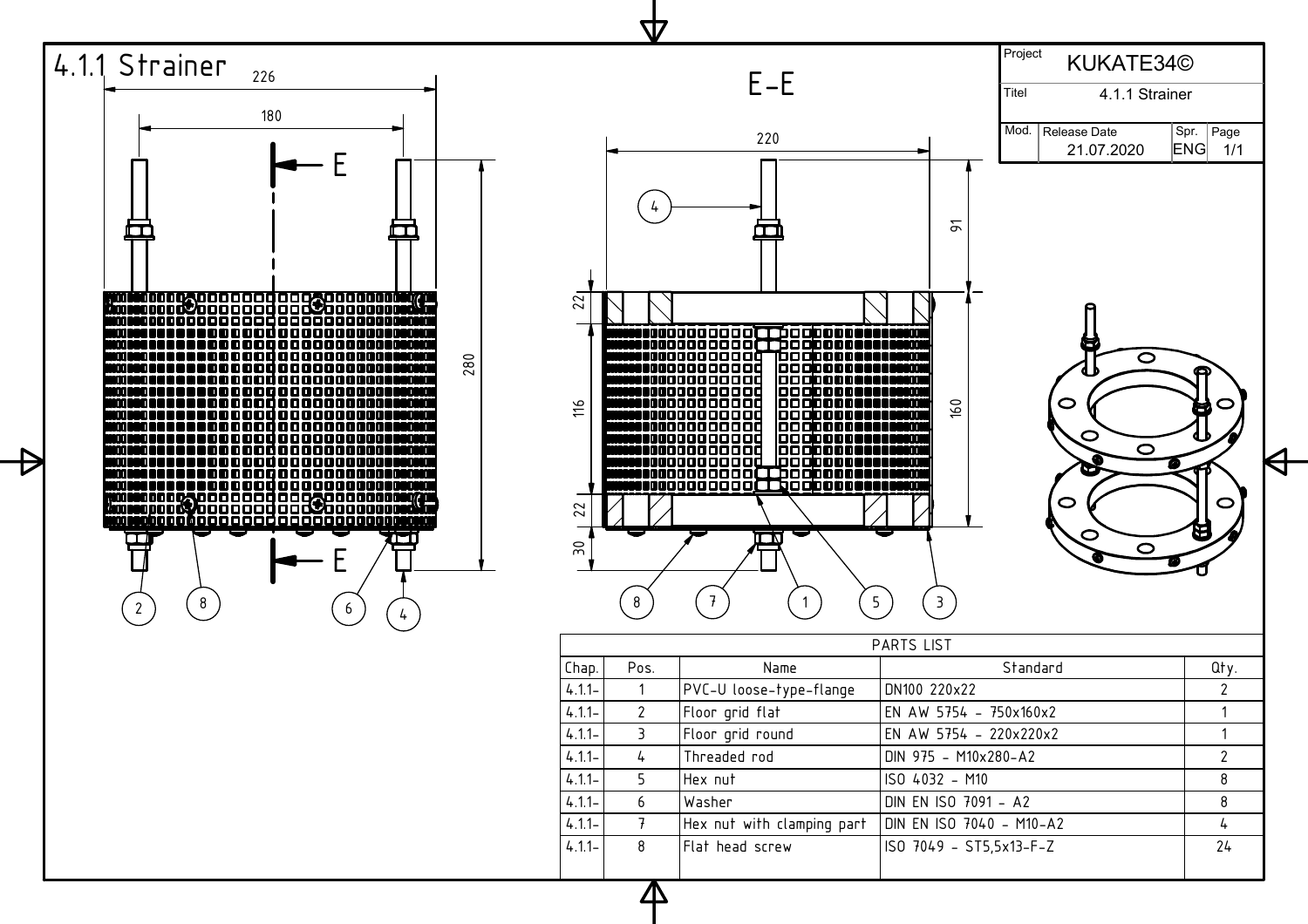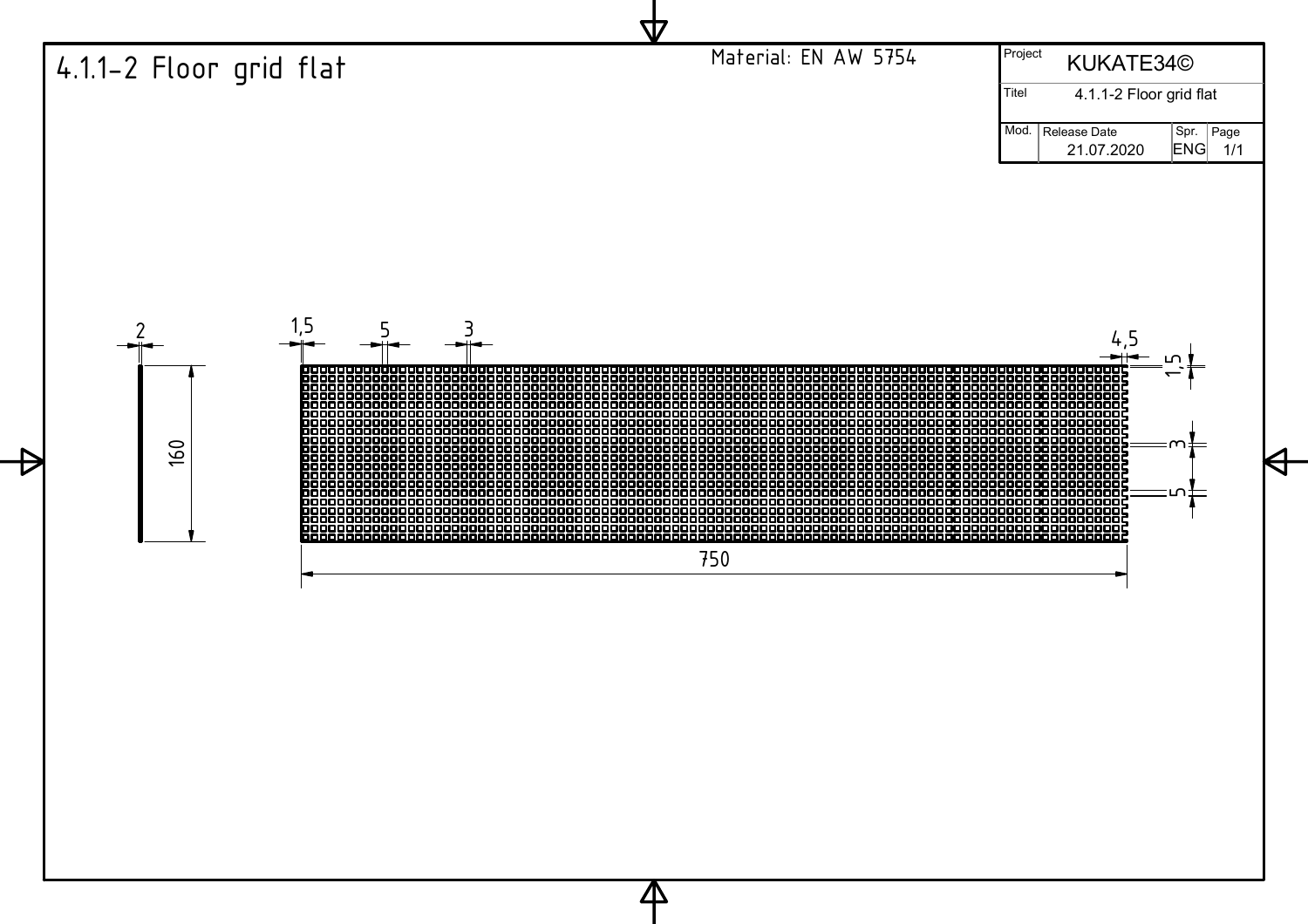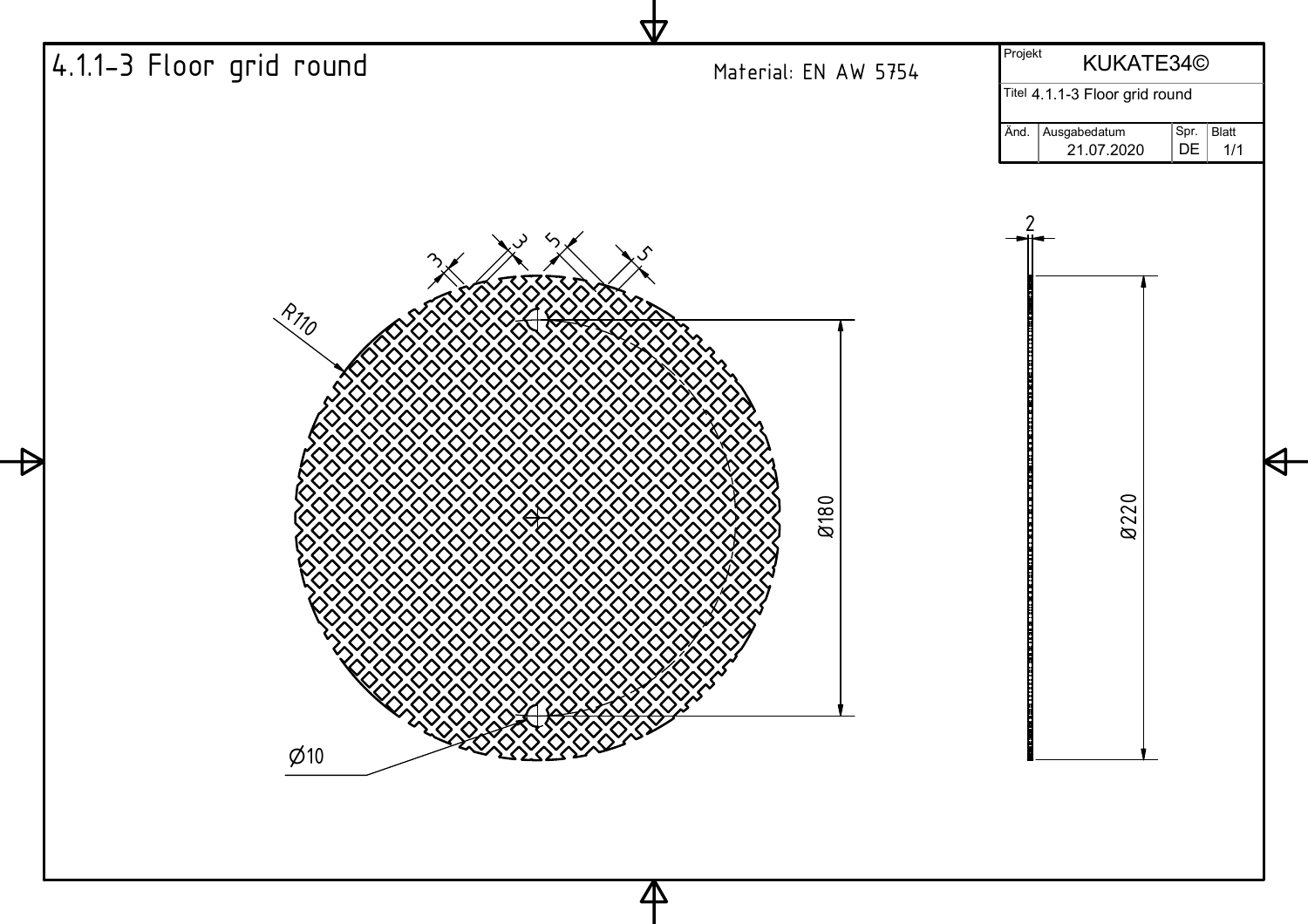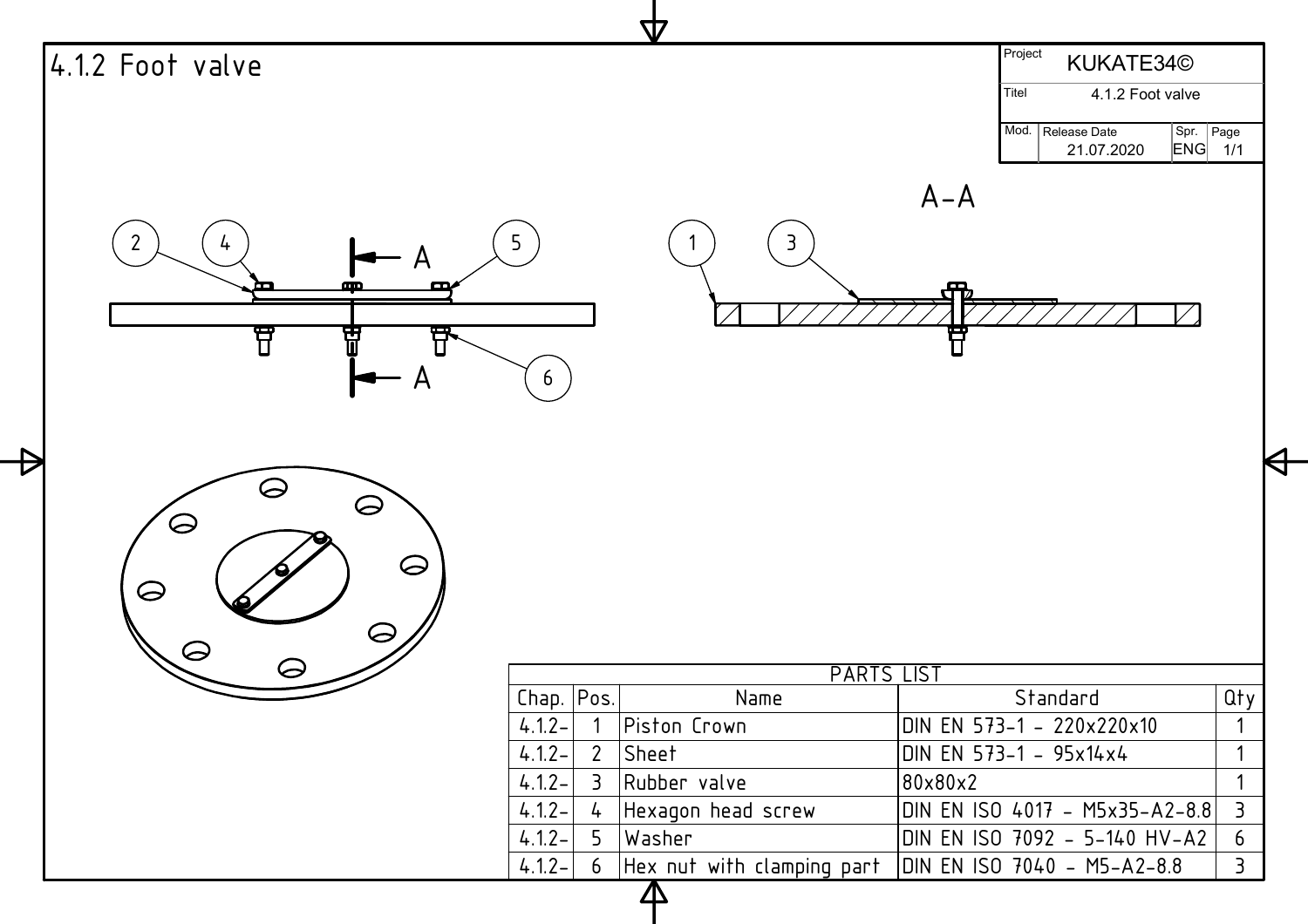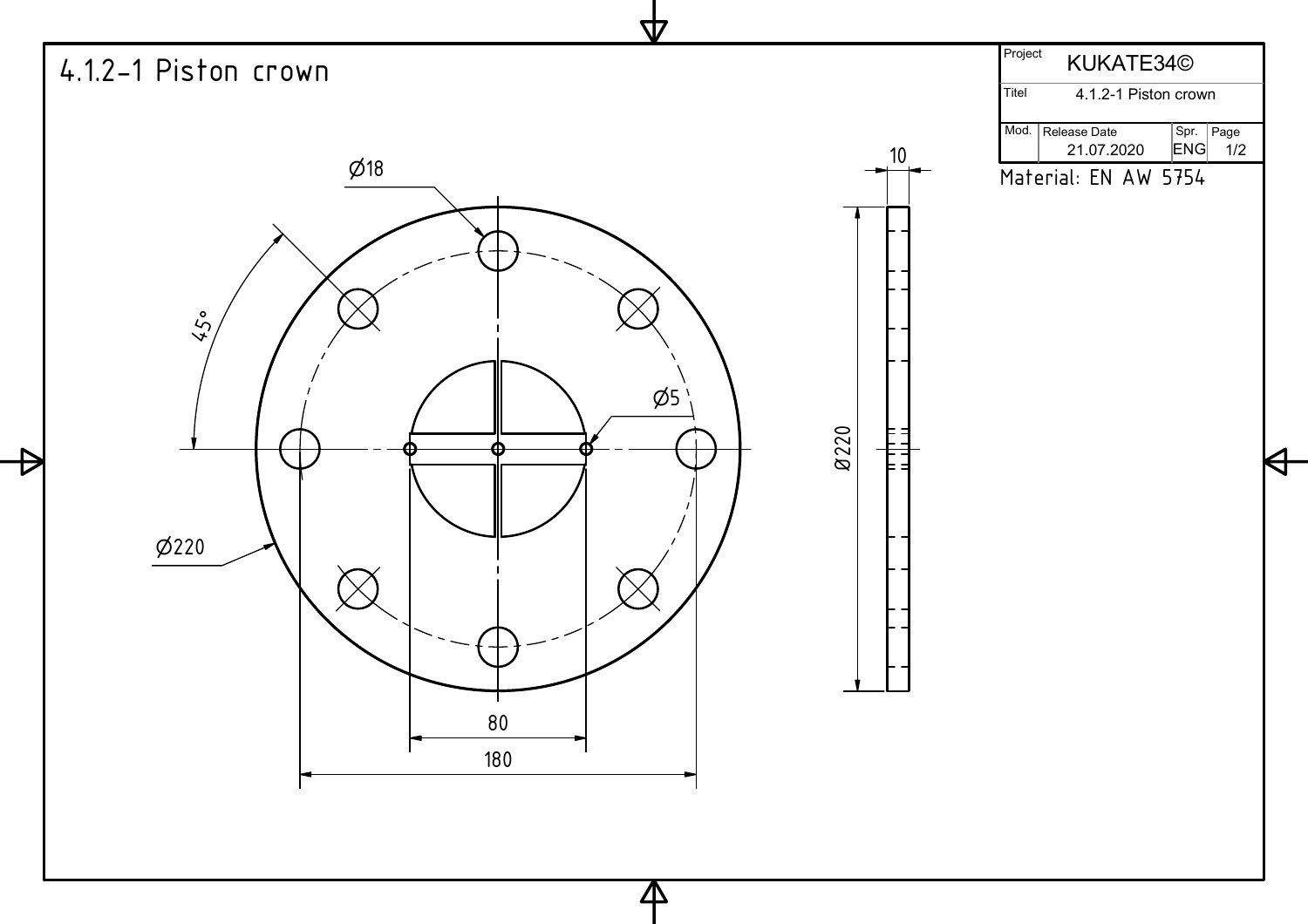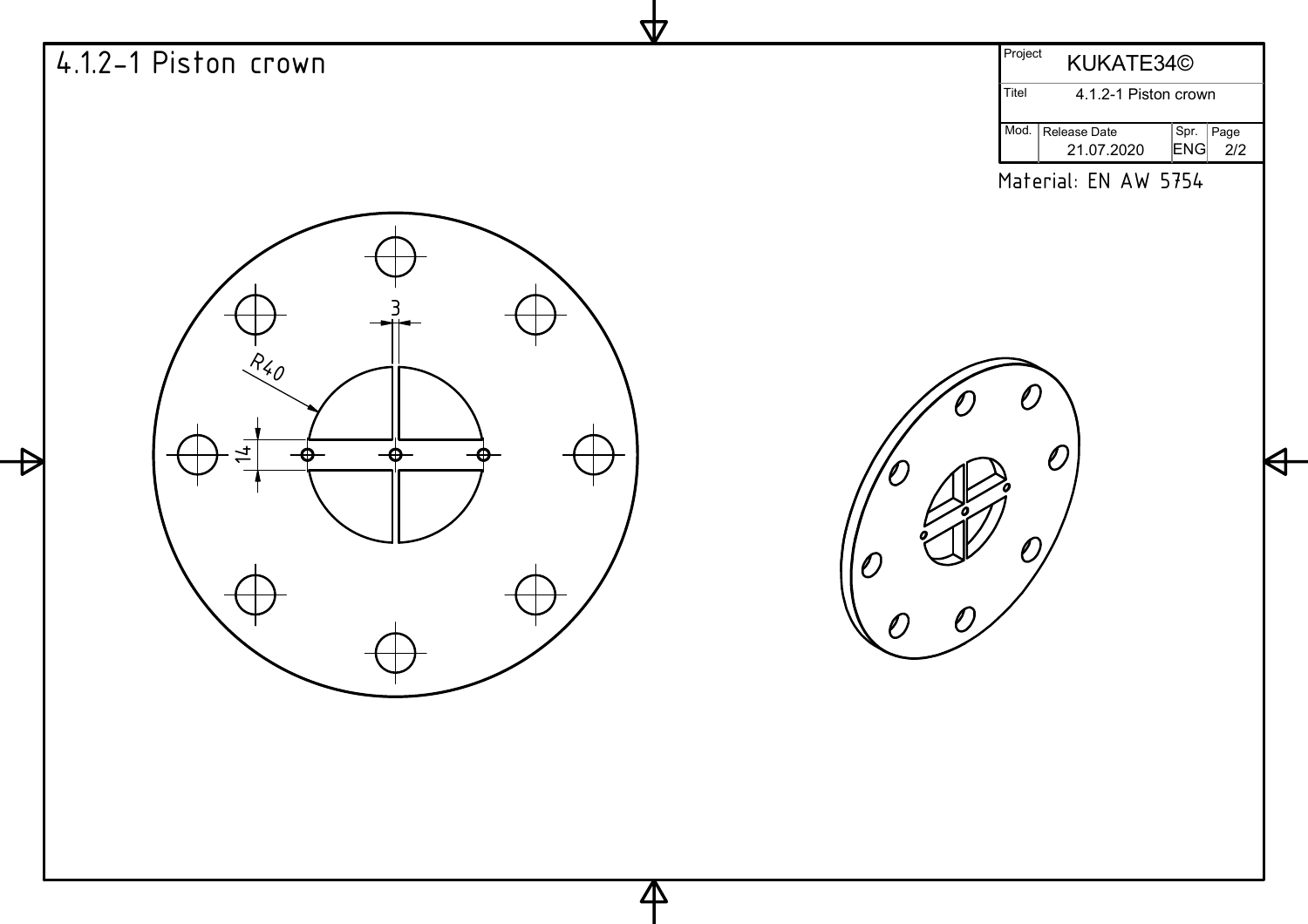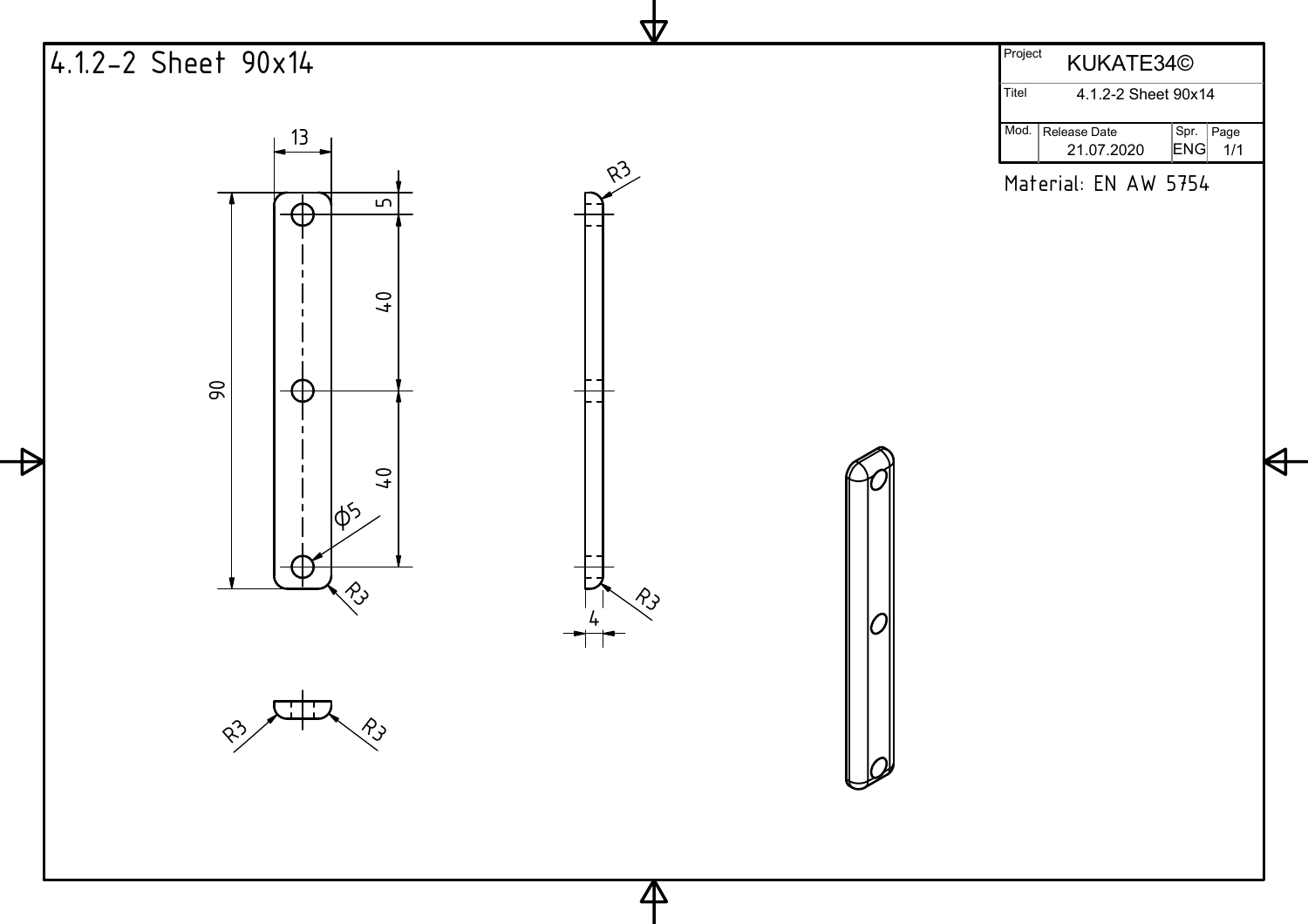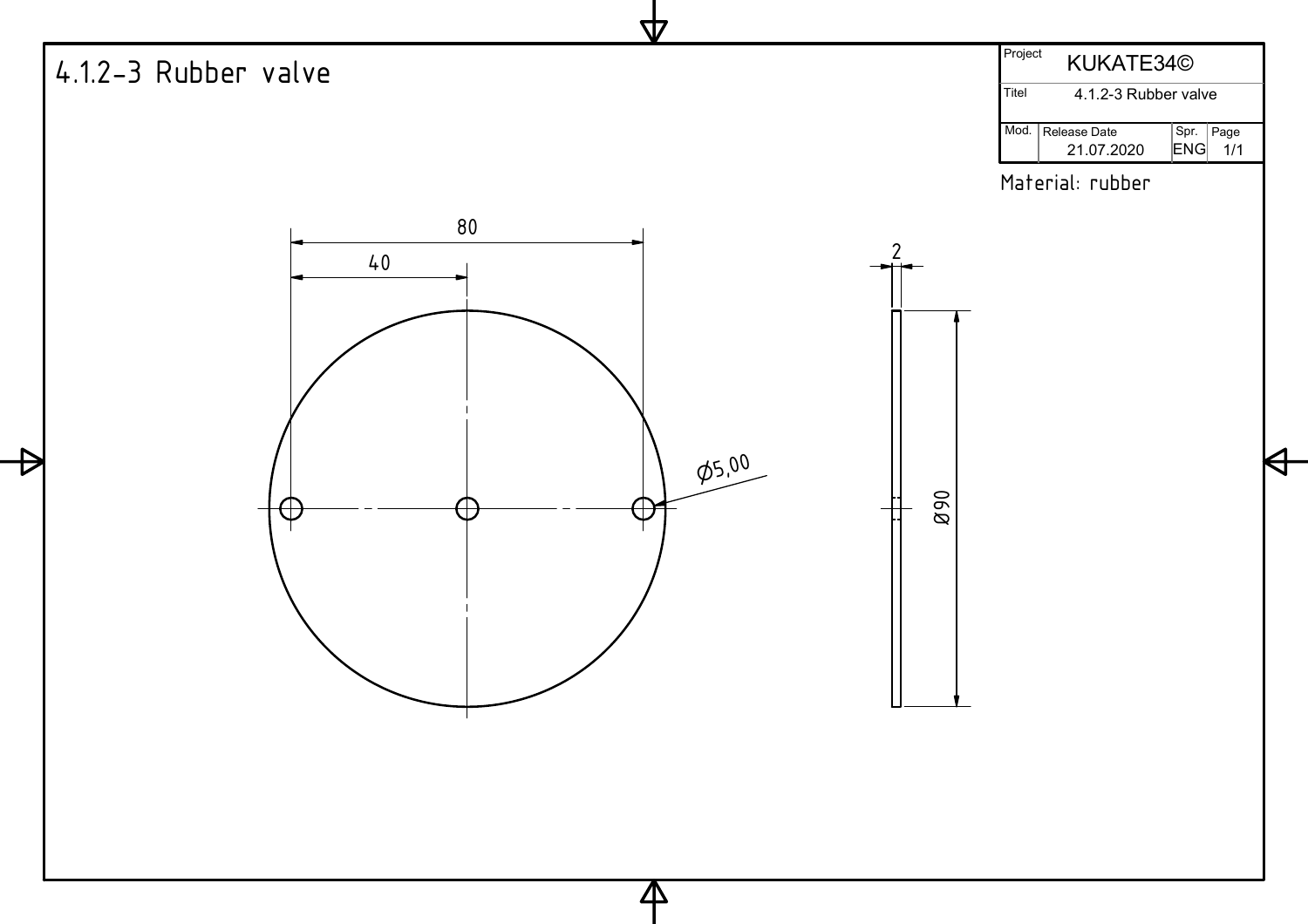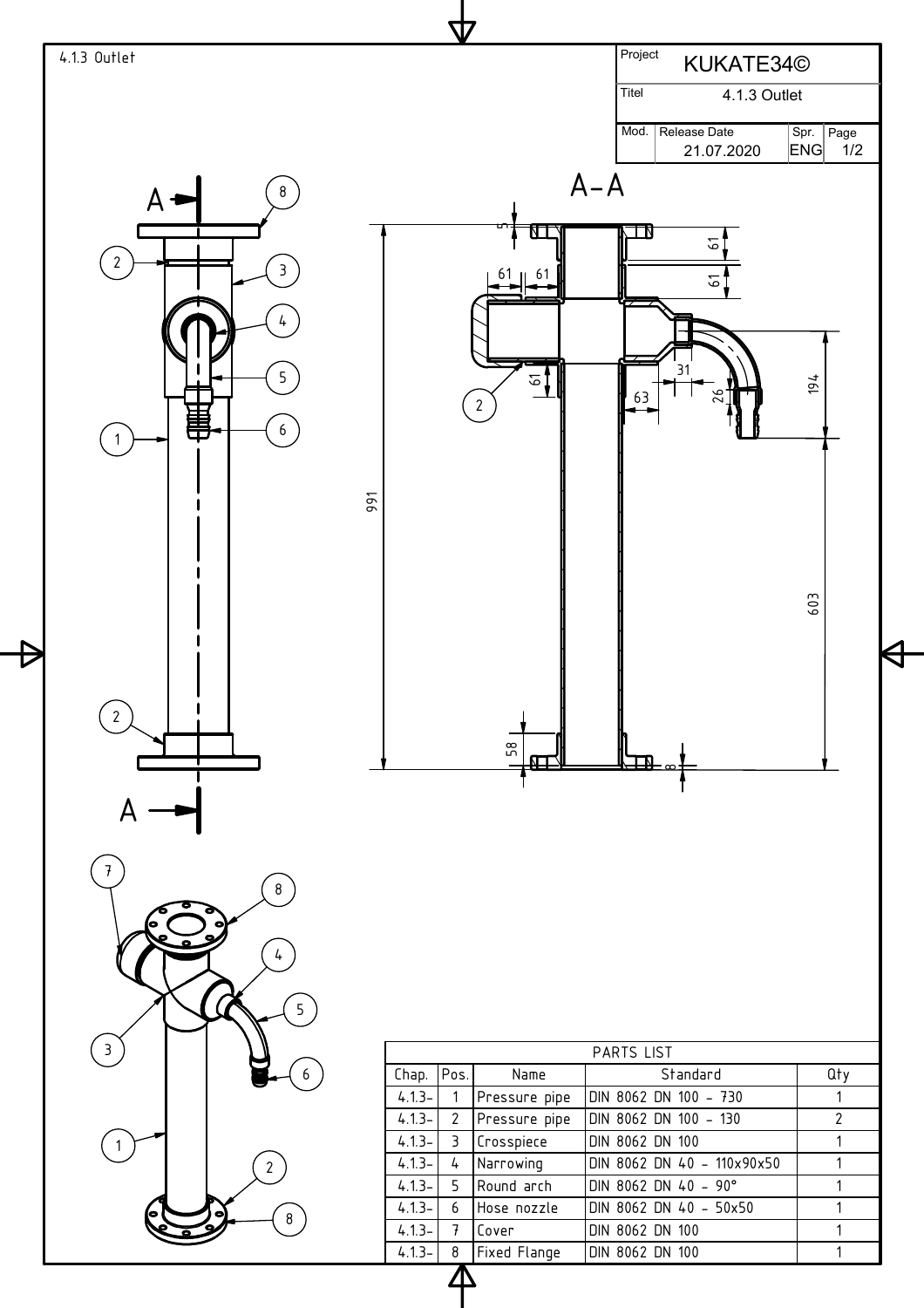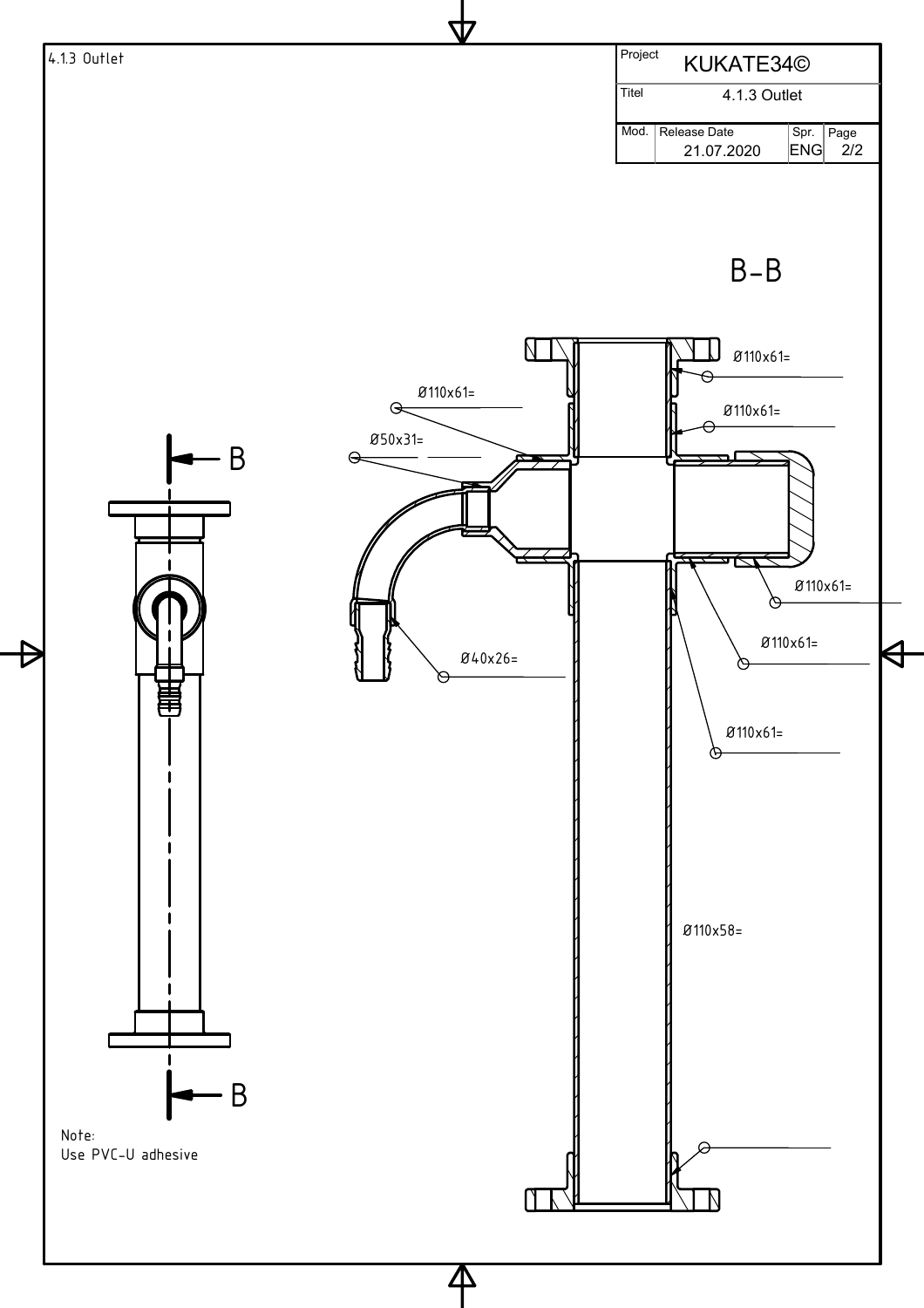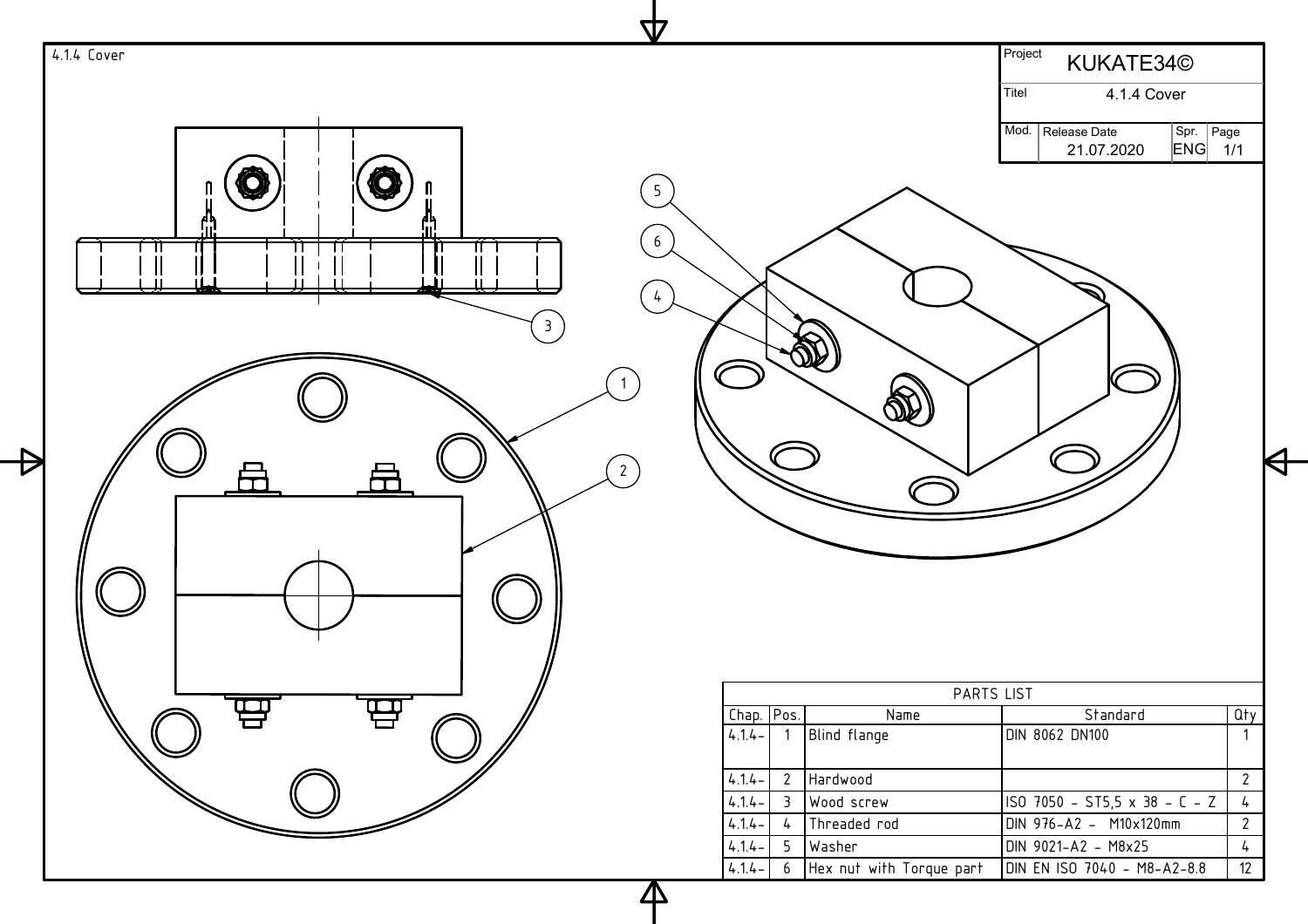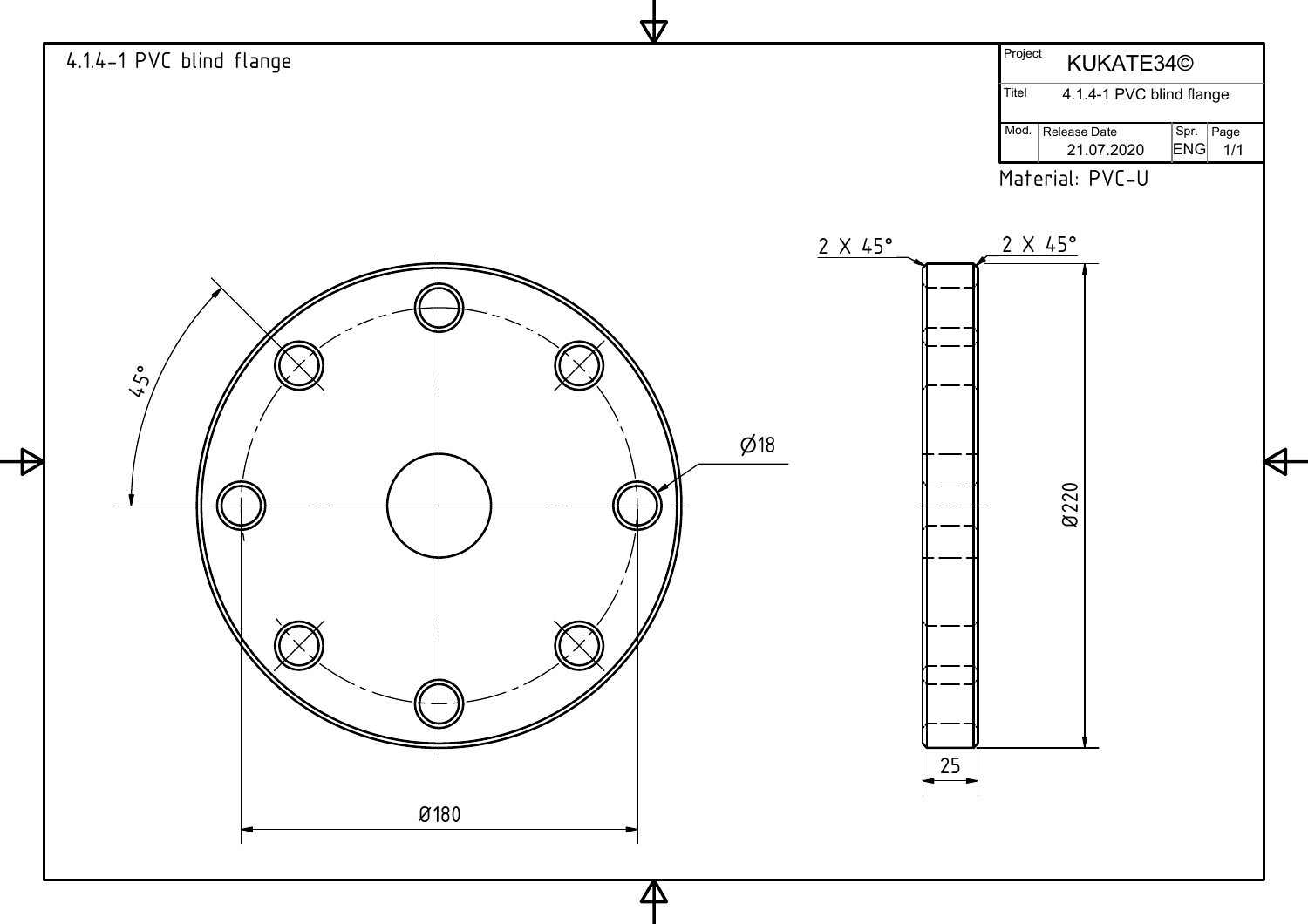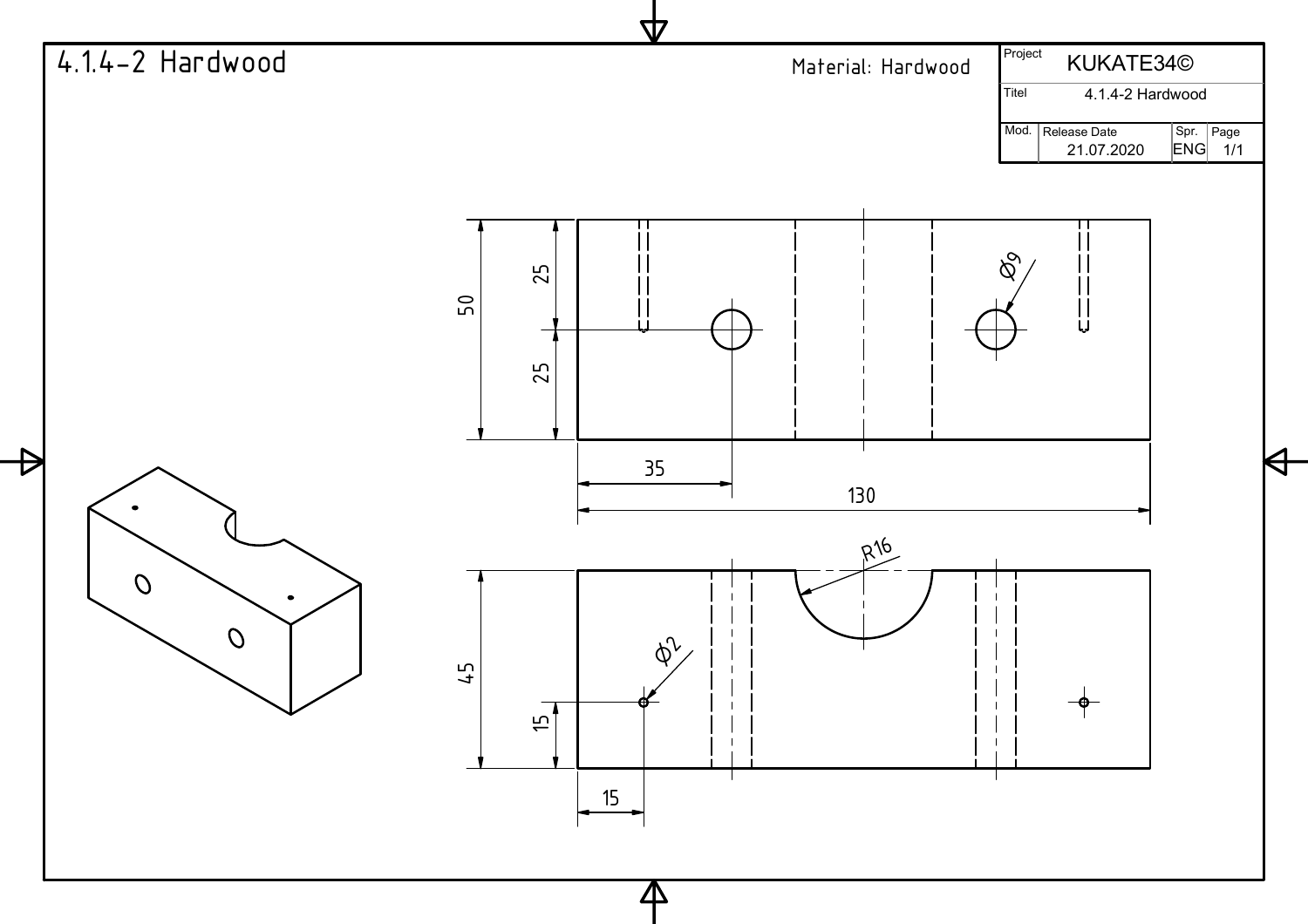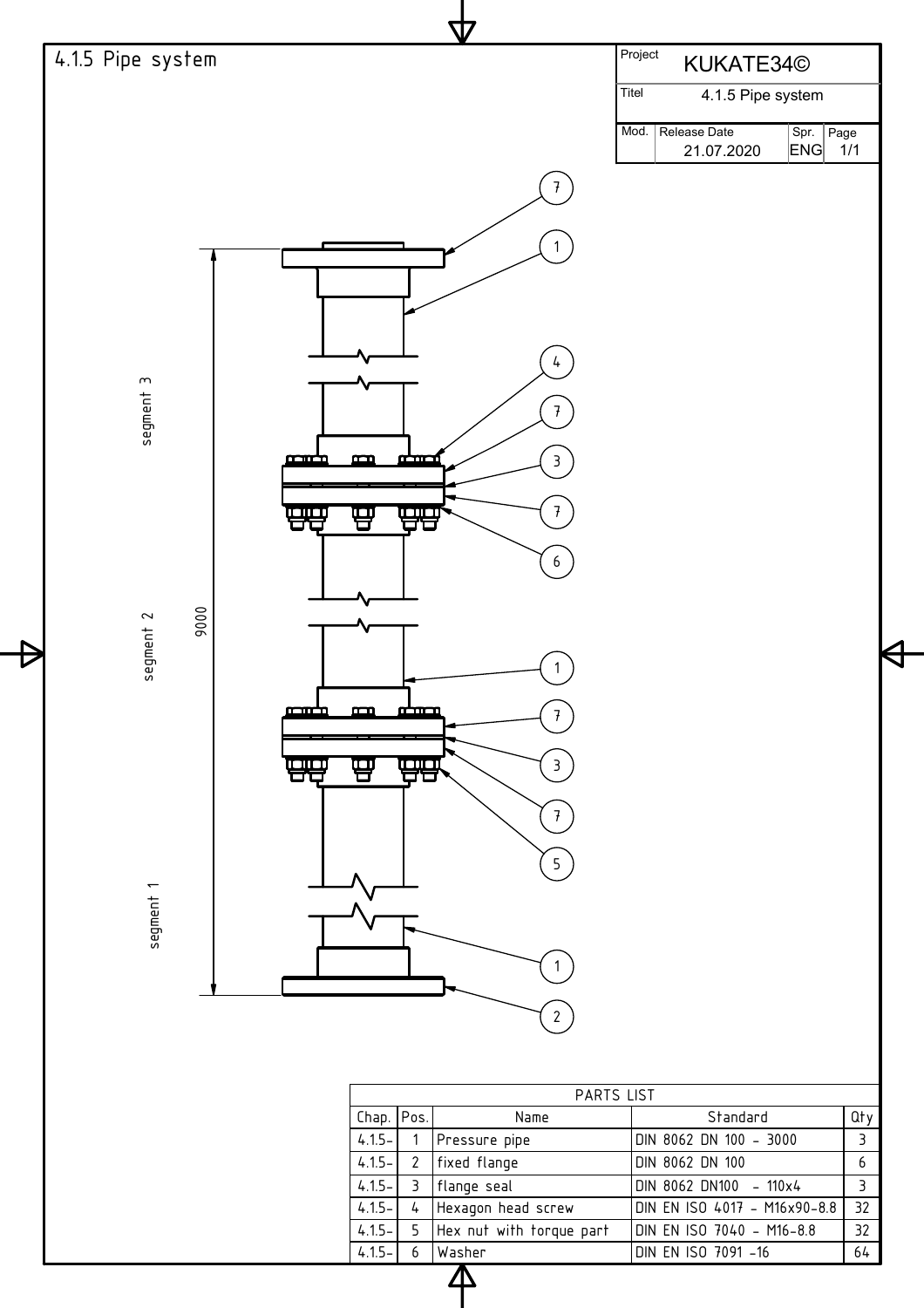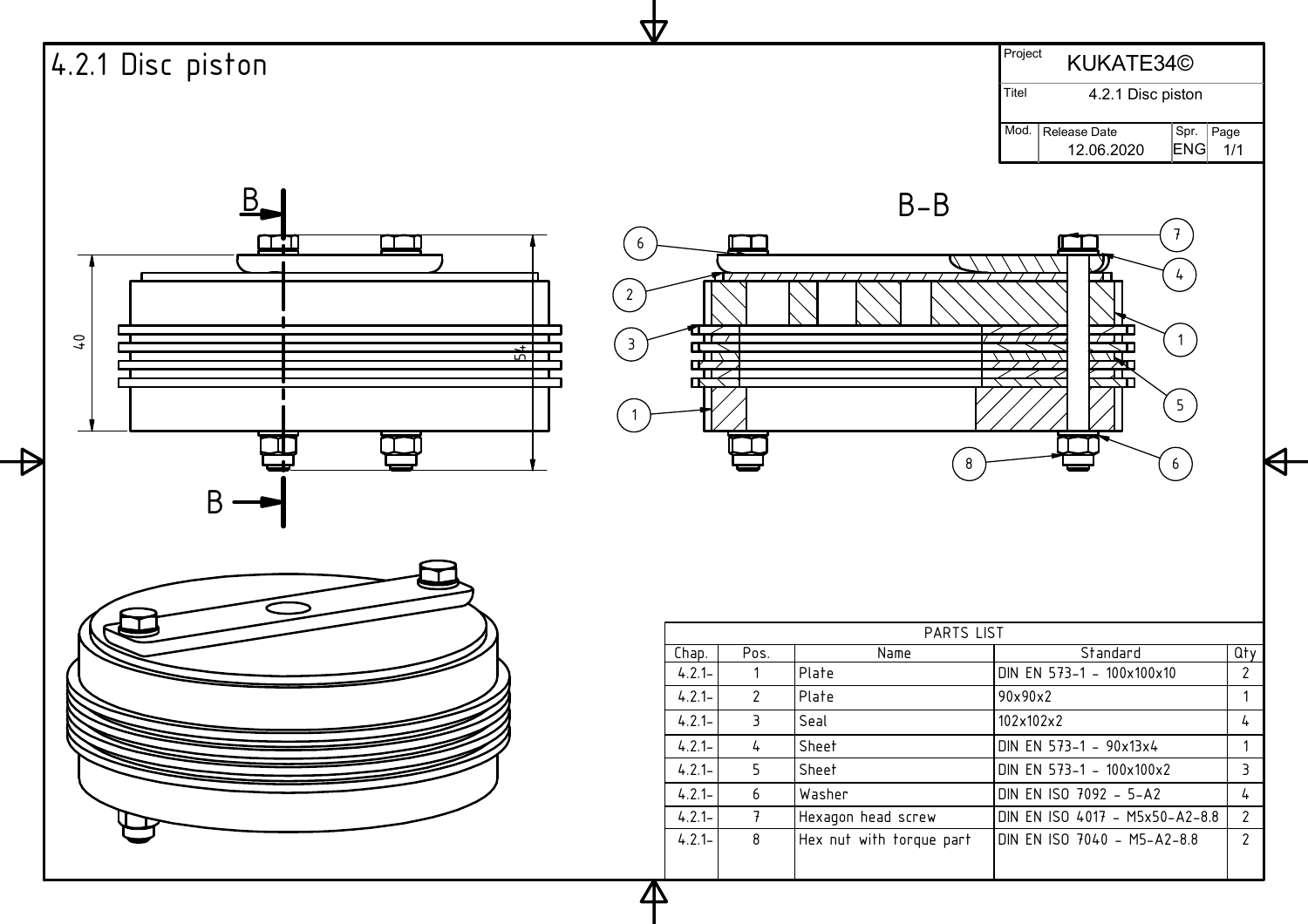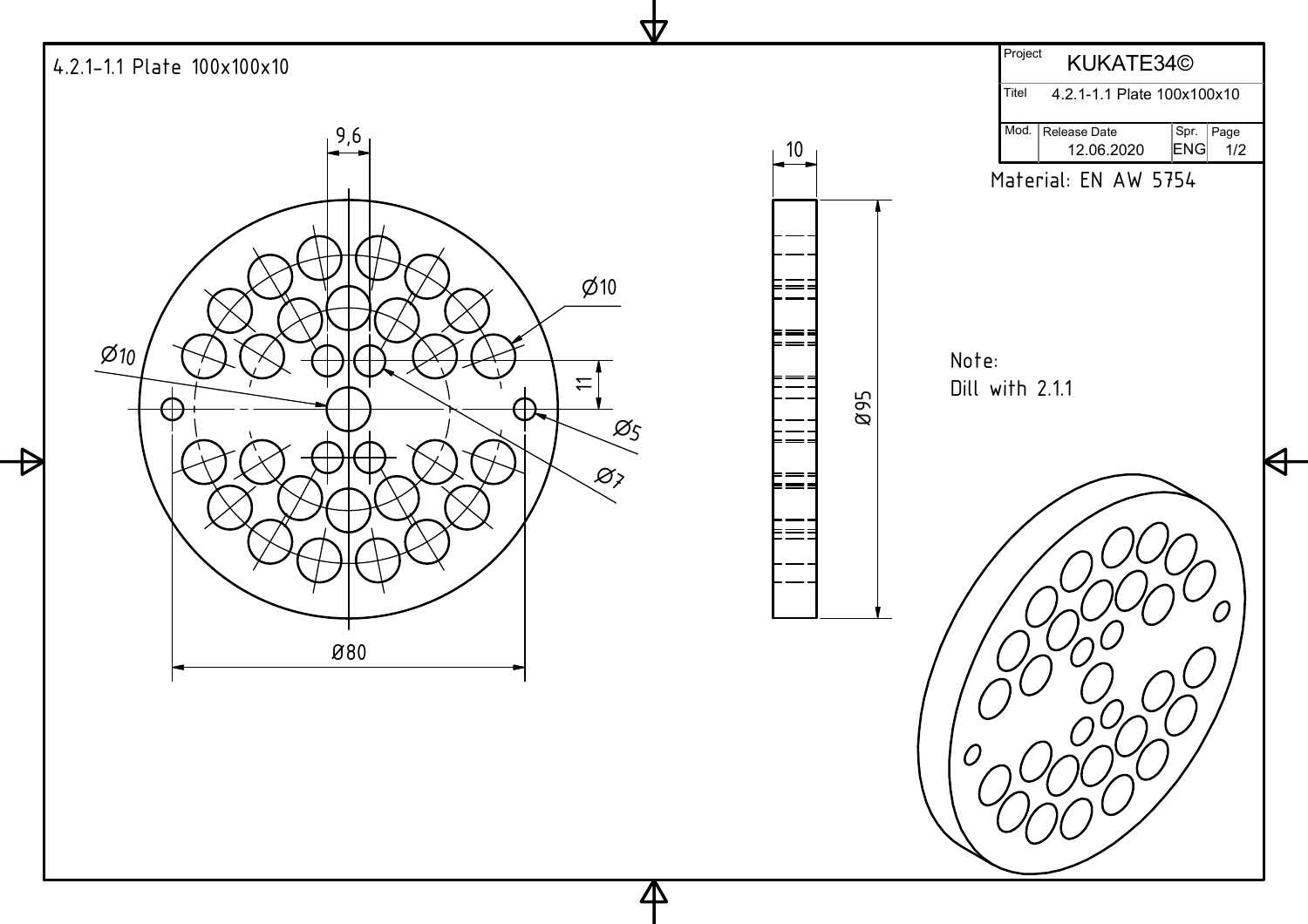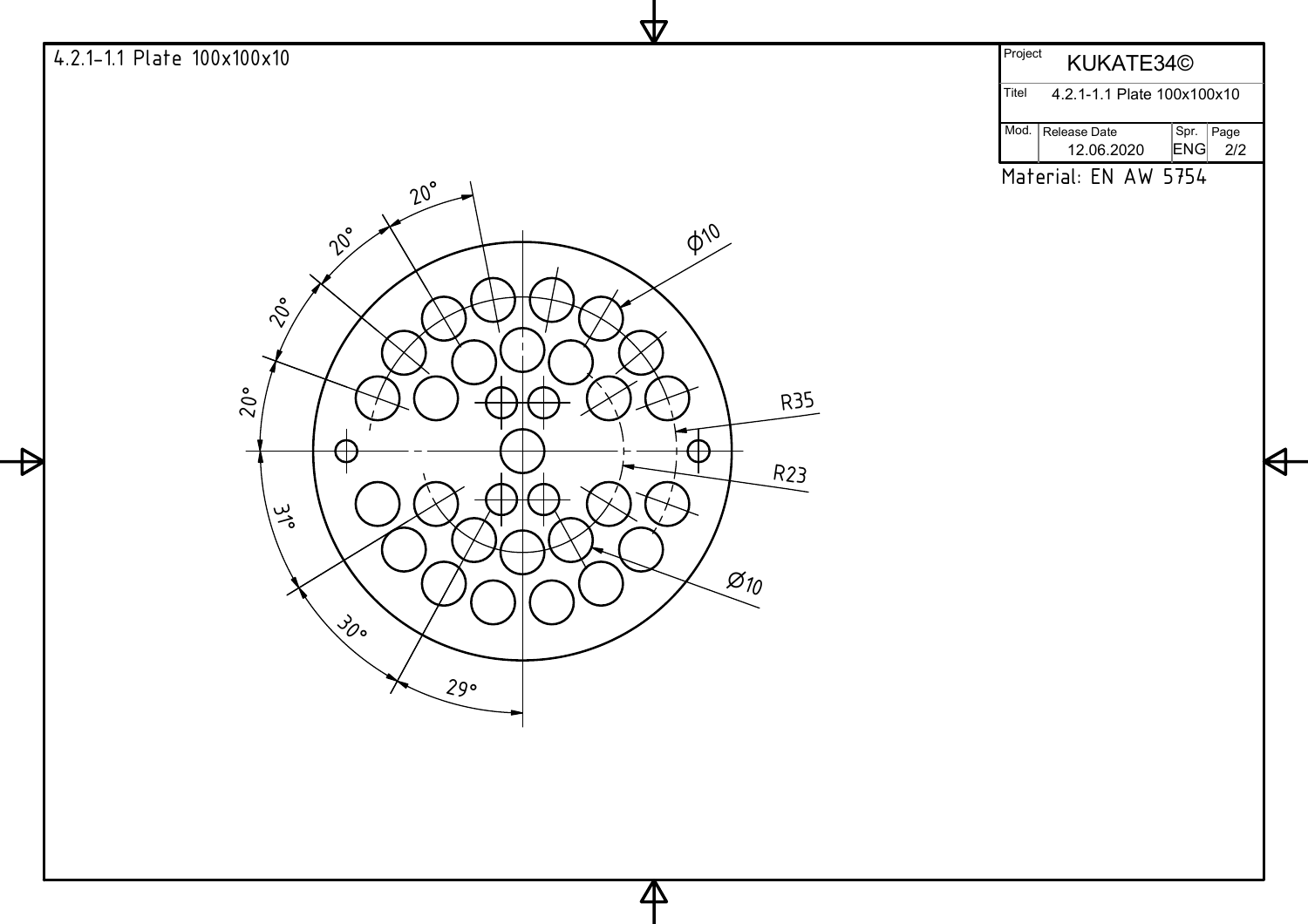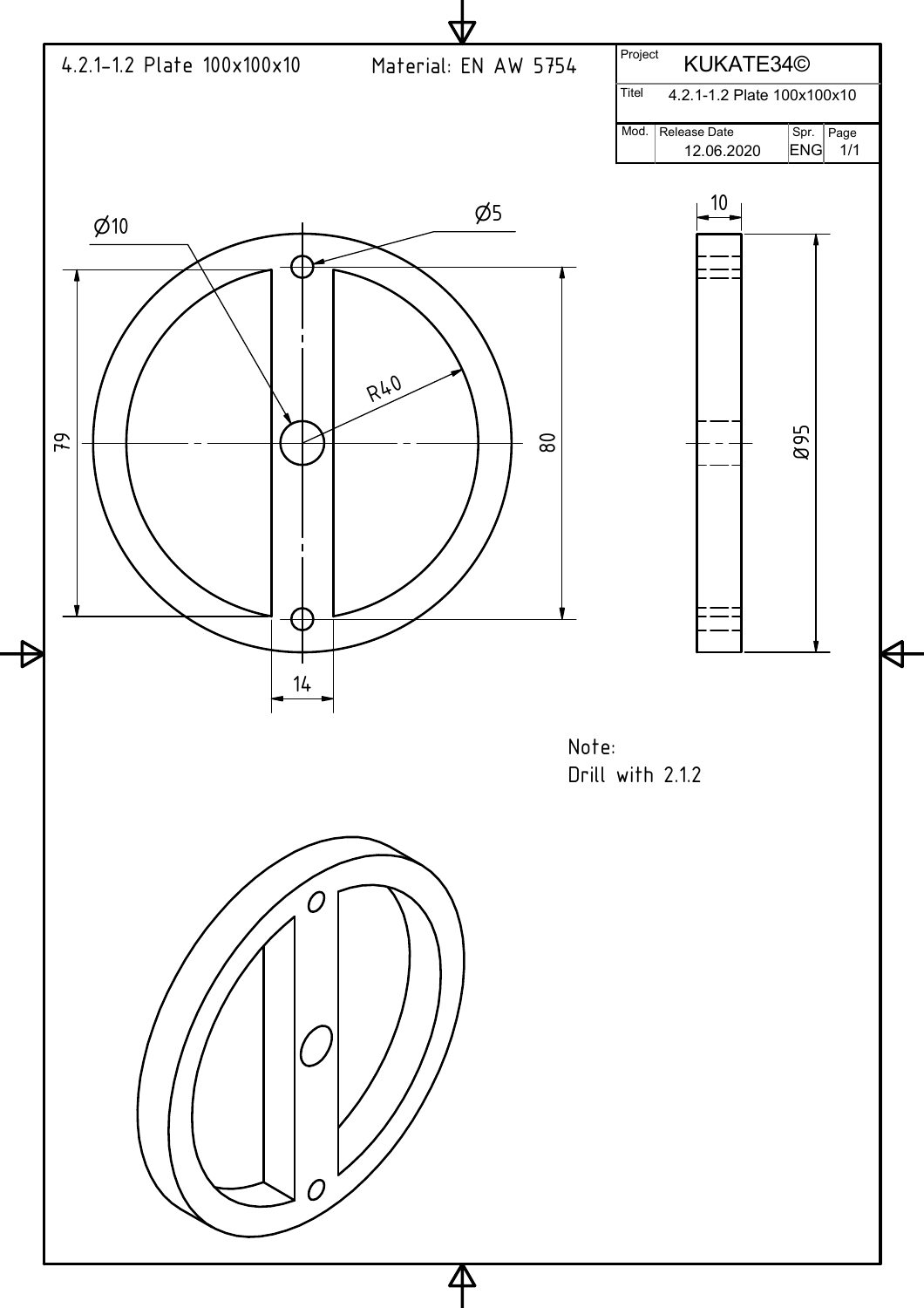![](_page_18_Figure_0.jpeg)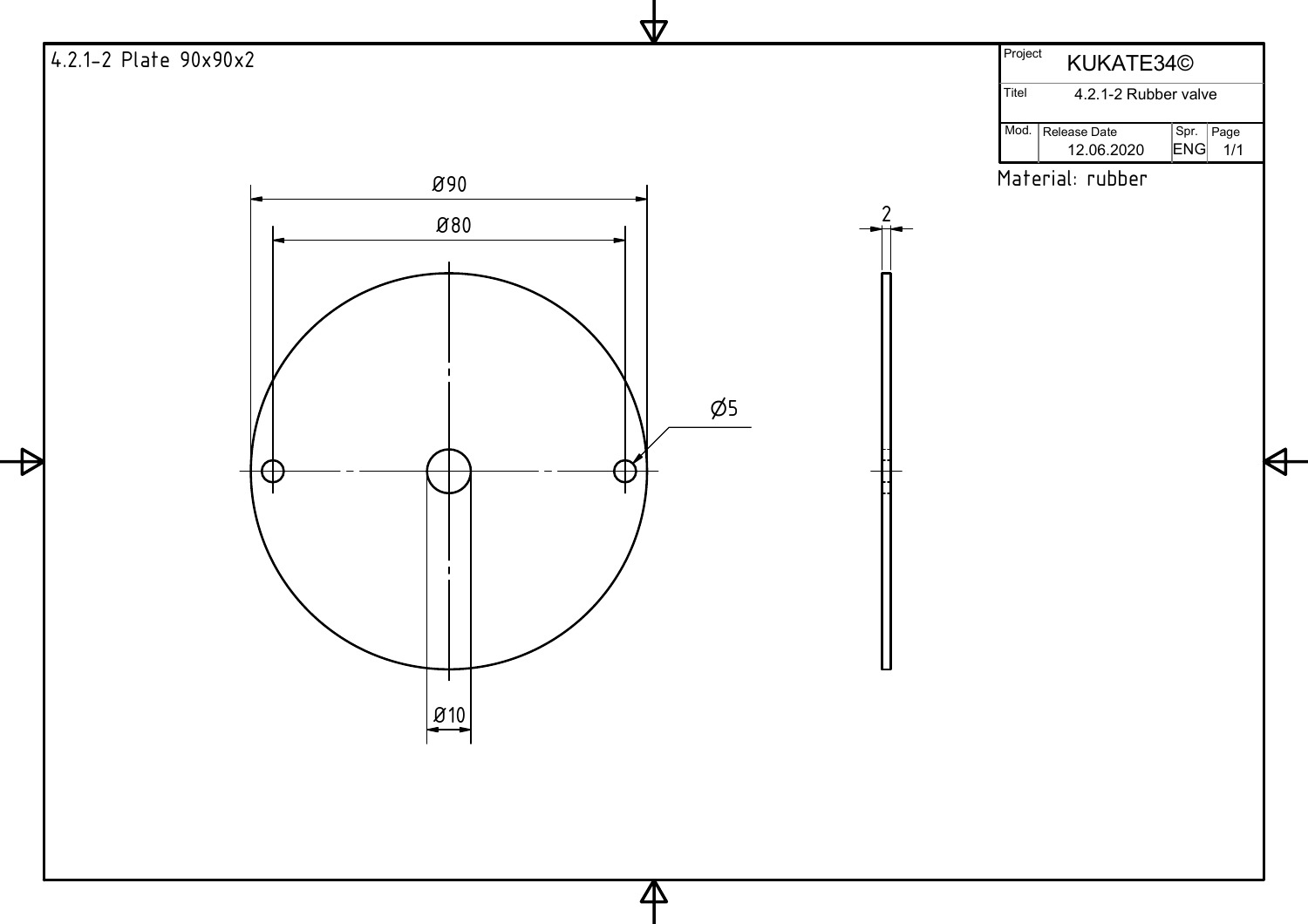![](_page_19_Figure_0.jpeg)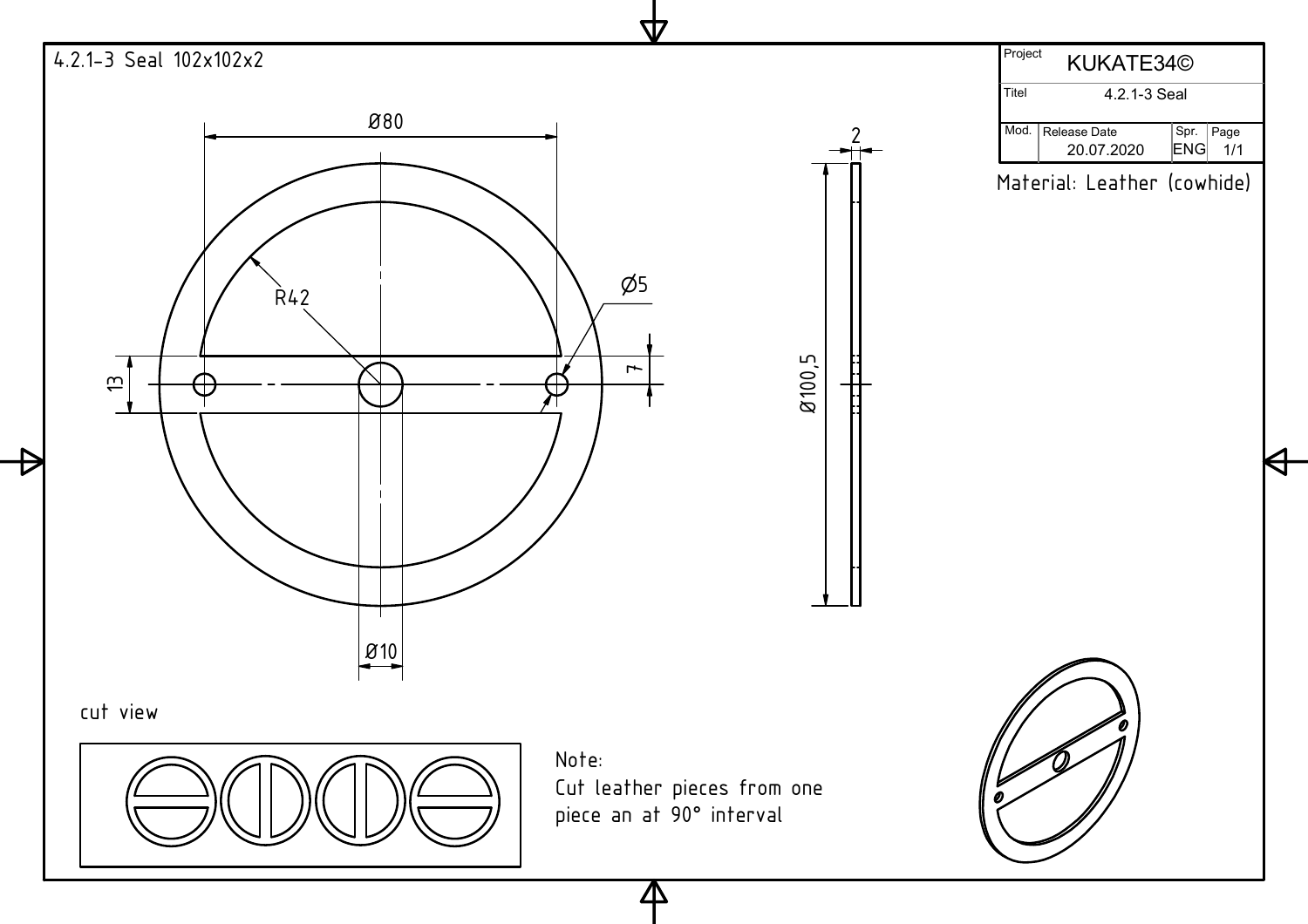![](_page_20_Figure_0.jpeg)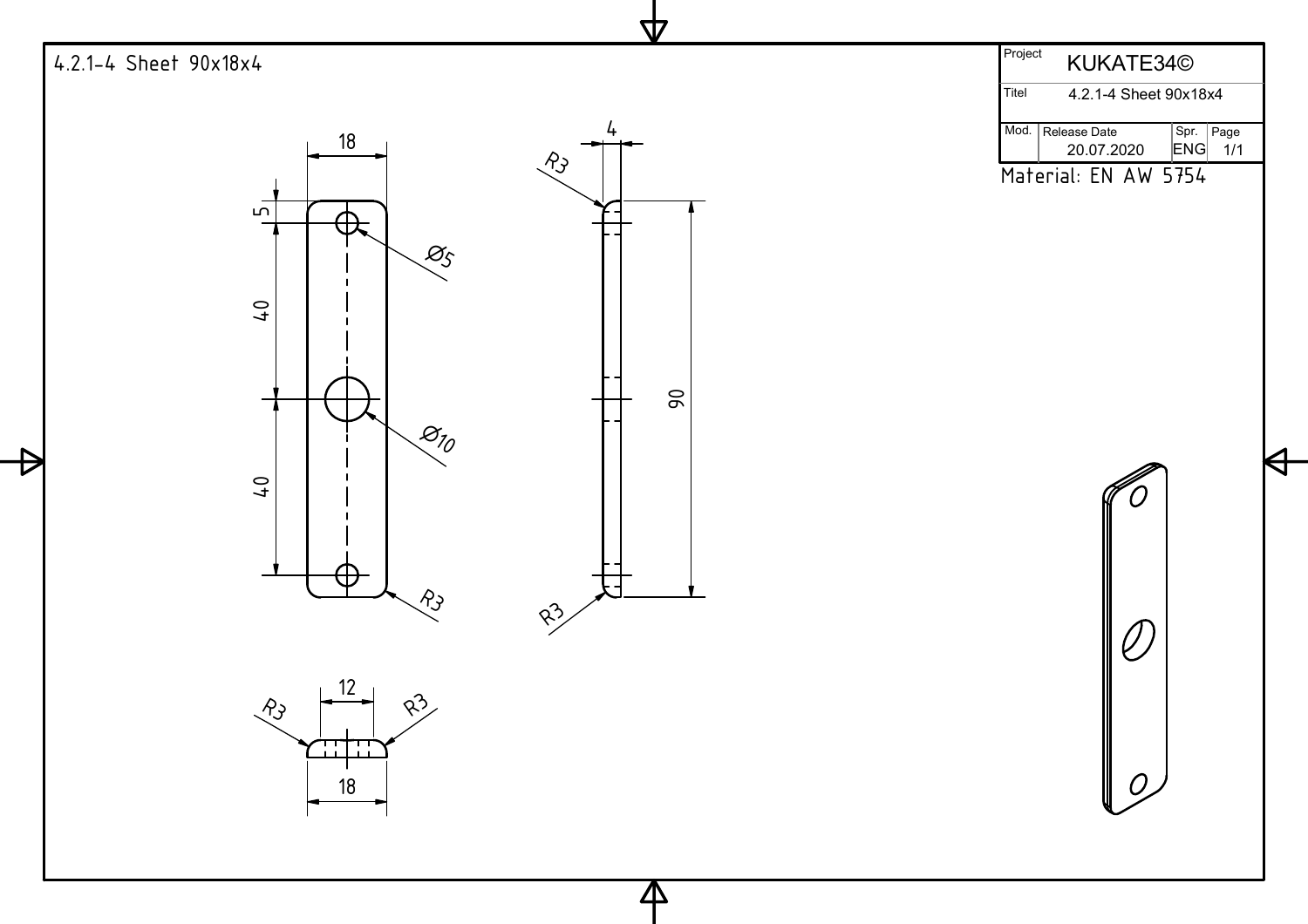![](_page_21_Figure_0.jpeg)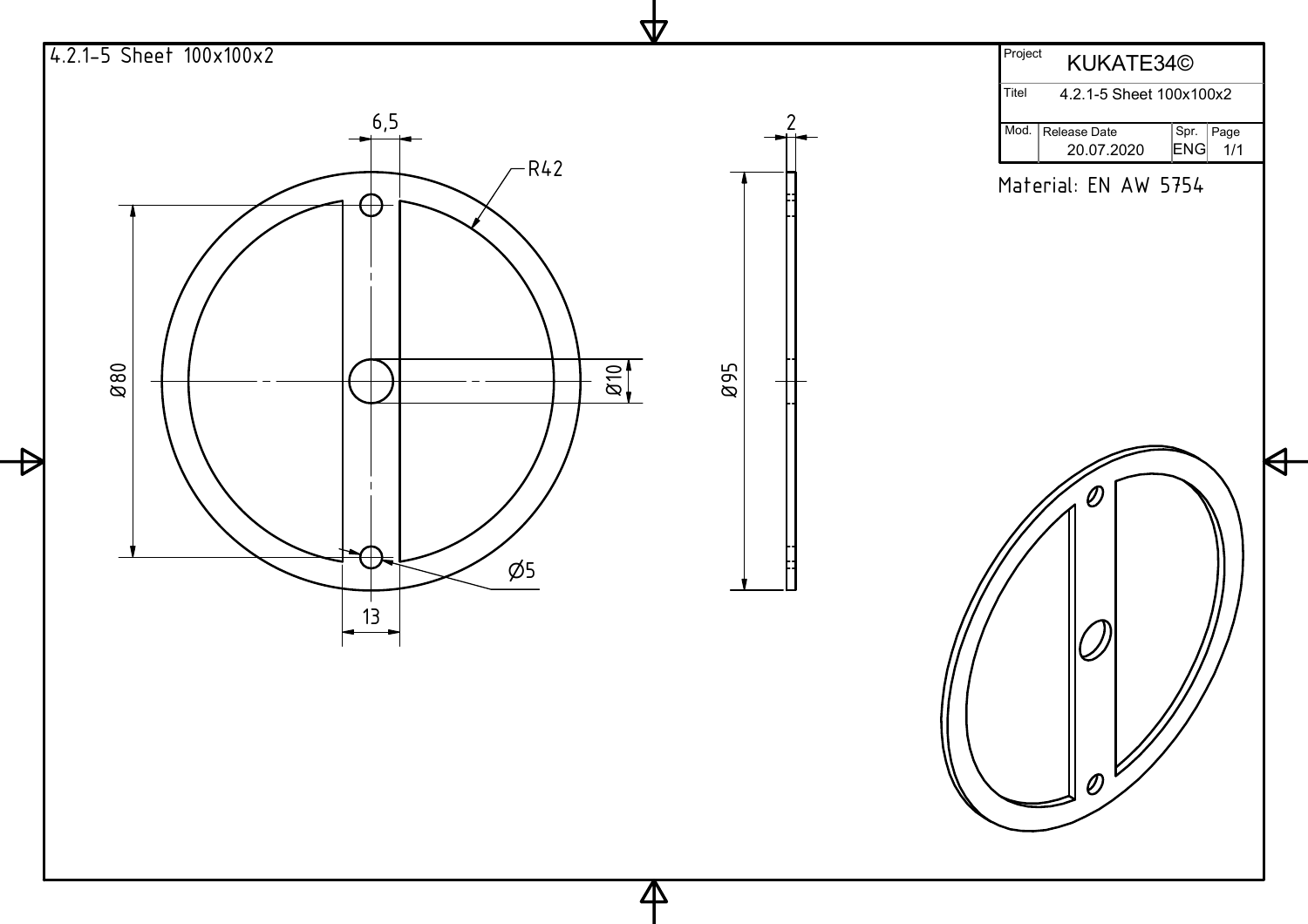![](_page_22_Figure_0.jpeg)

<u>Л\</u>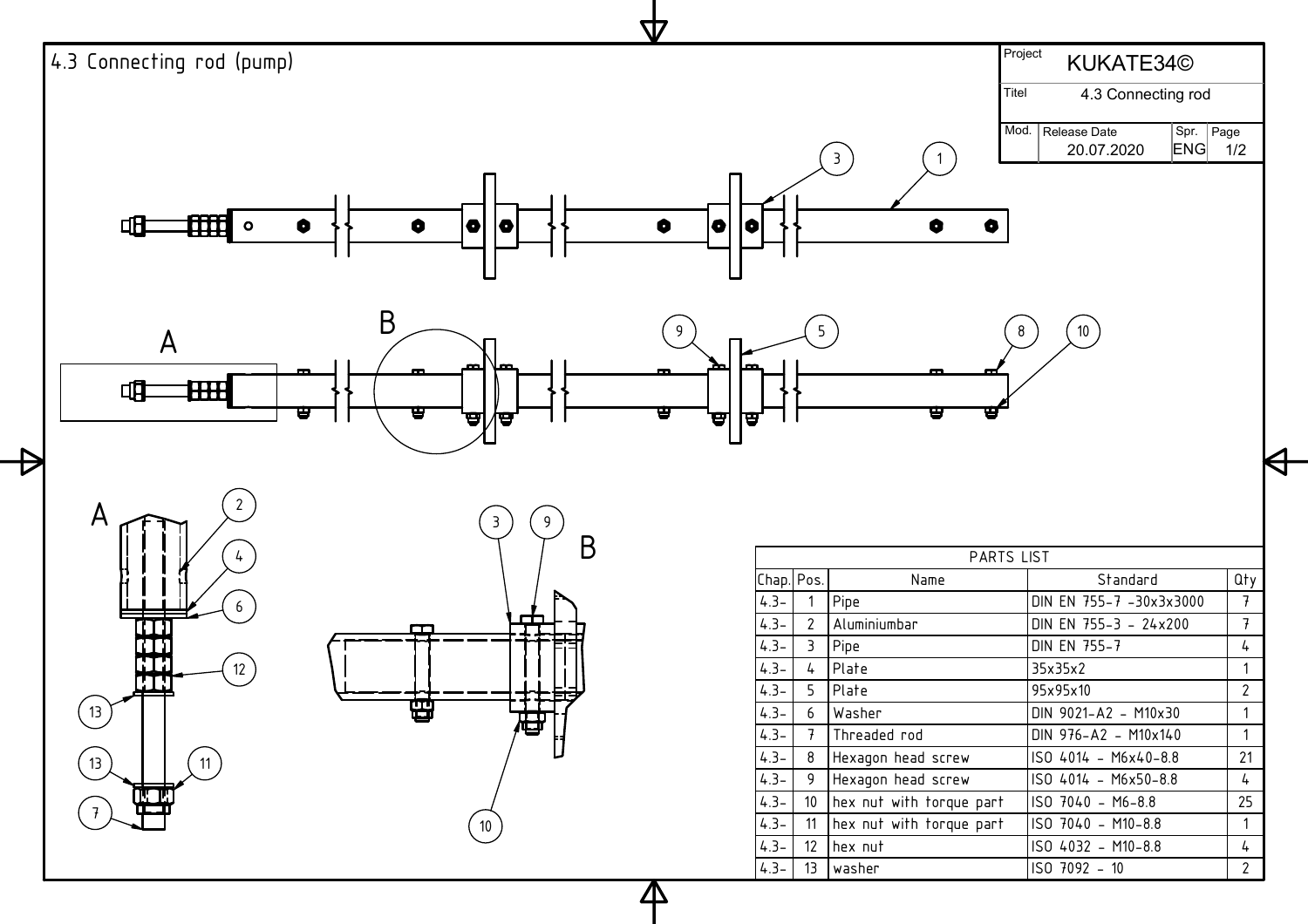![](_page_23_Figure_0.jpeg)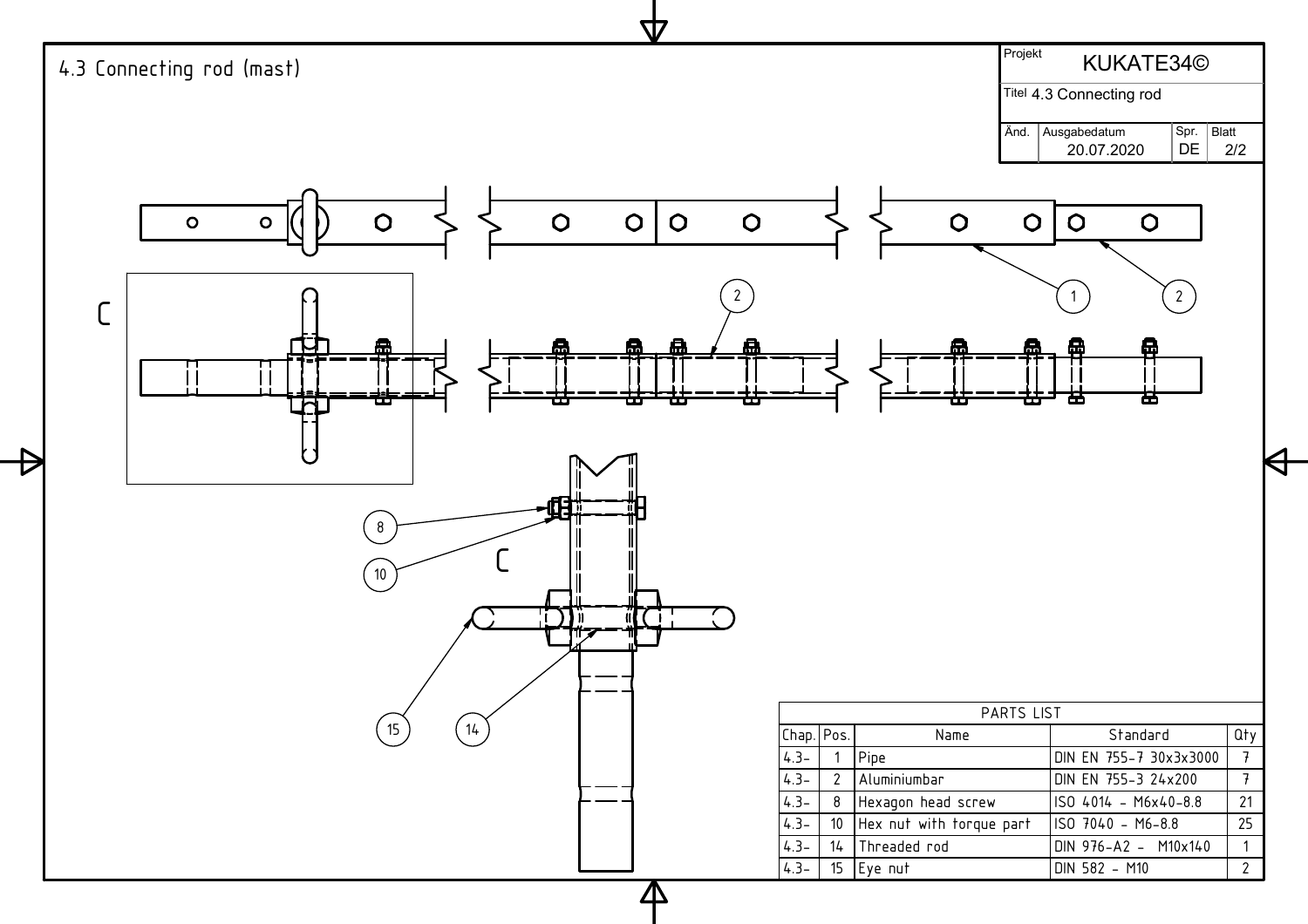![](_page_24_Figure_0.jpeg)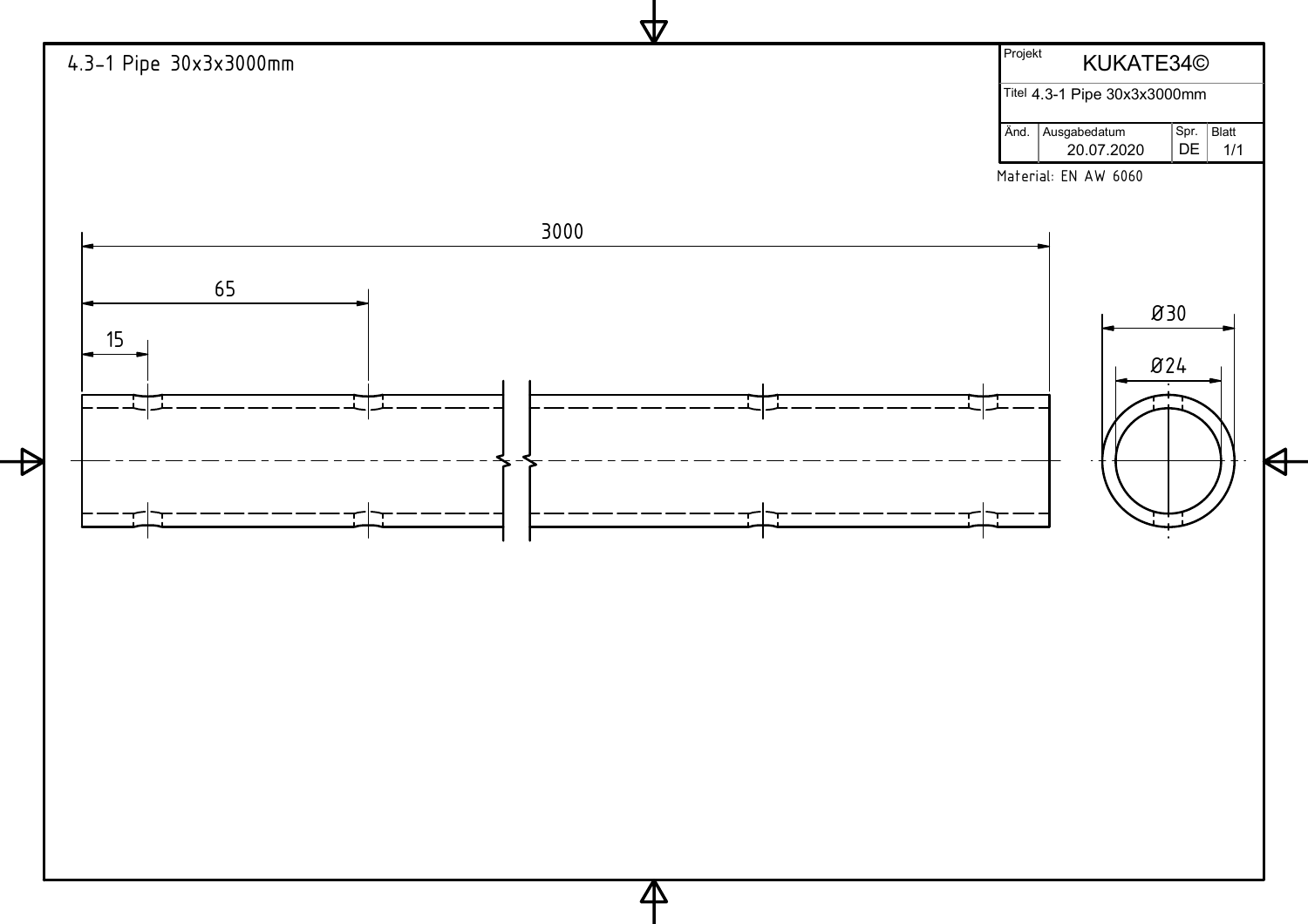![](_page_25_Figure_0.jpeg)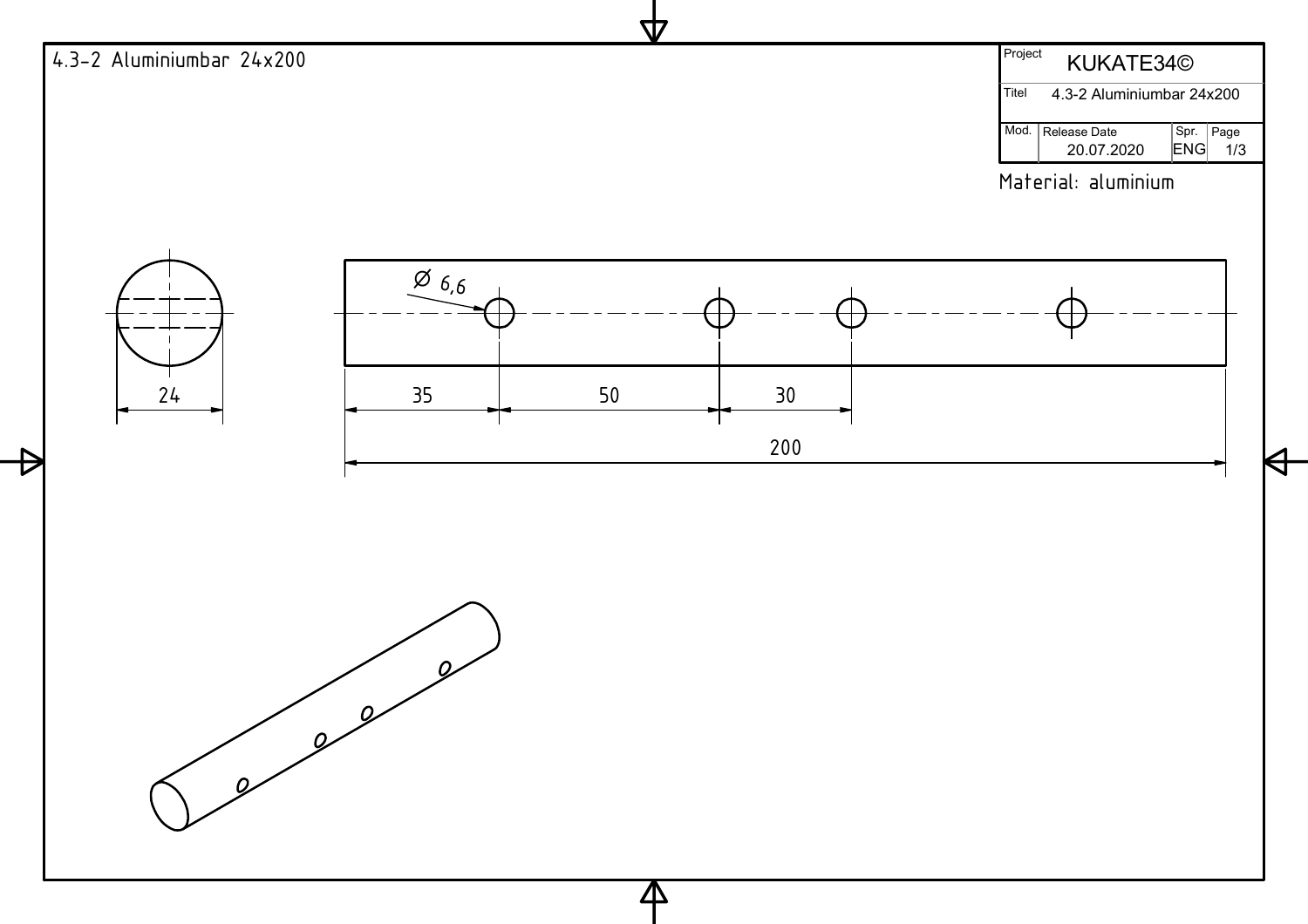![](_page_26_Figure_0.jpeg)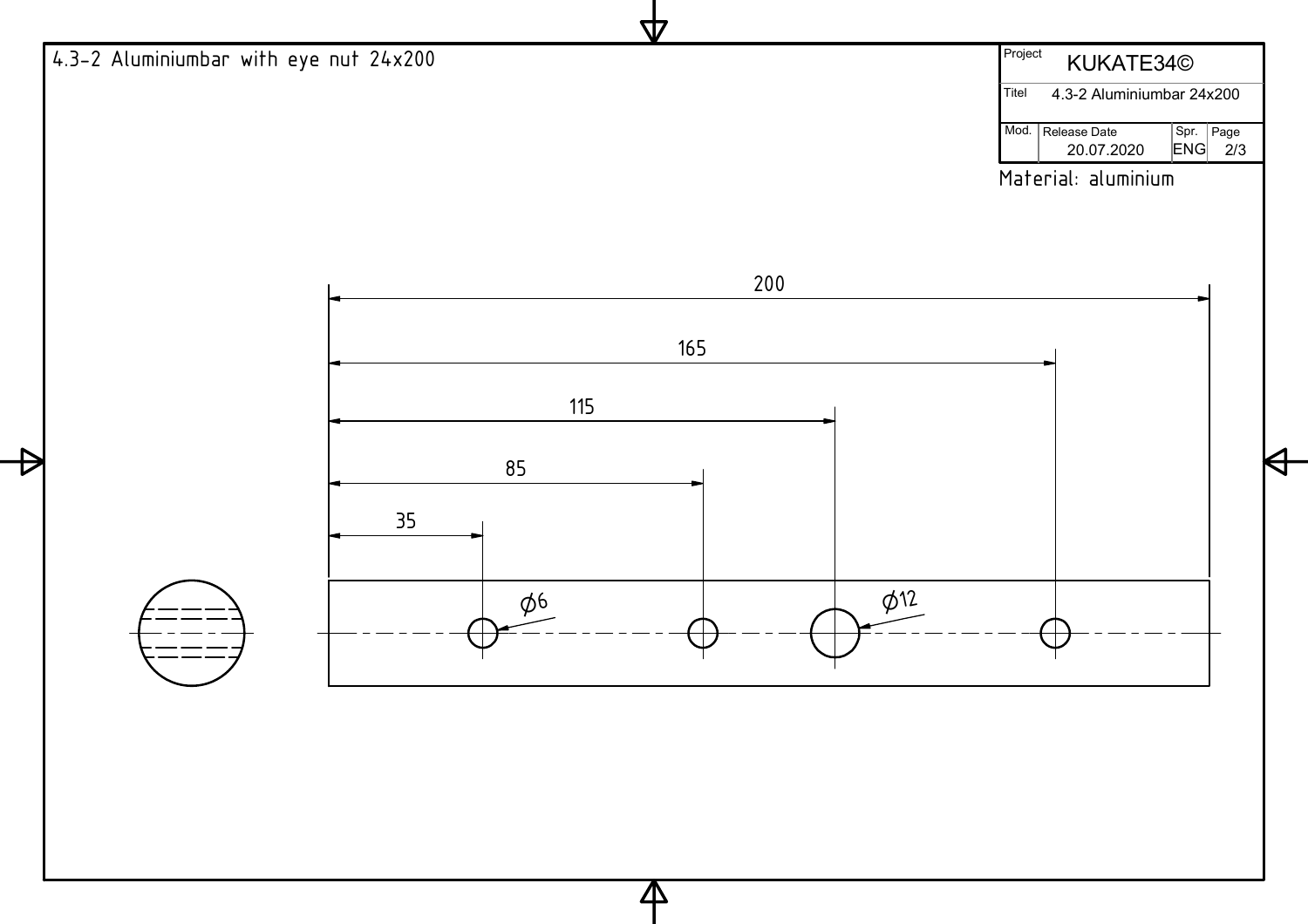![](_page_27_Figure_0.jpeg)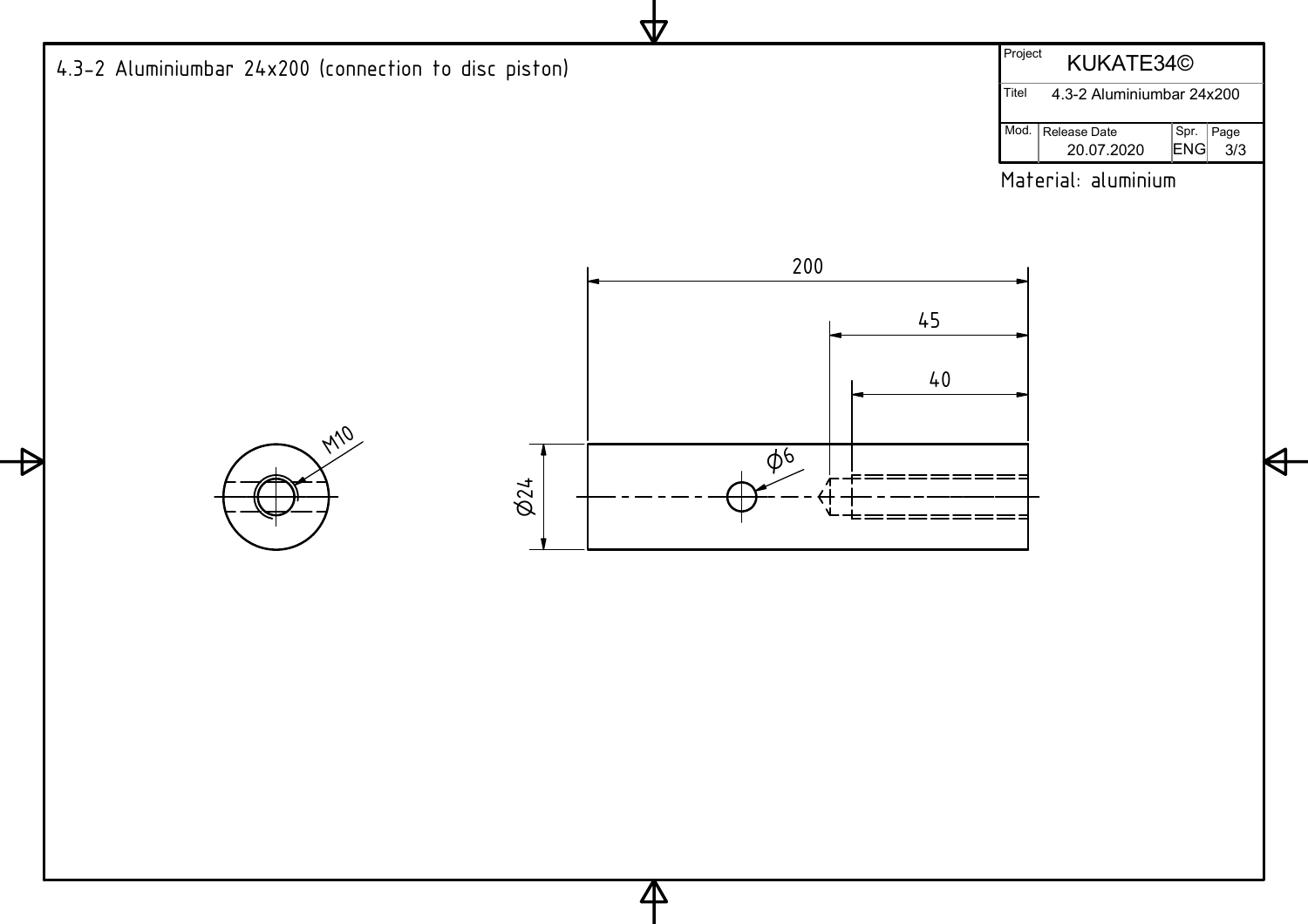![](_page_28_Figure_0.jpeg)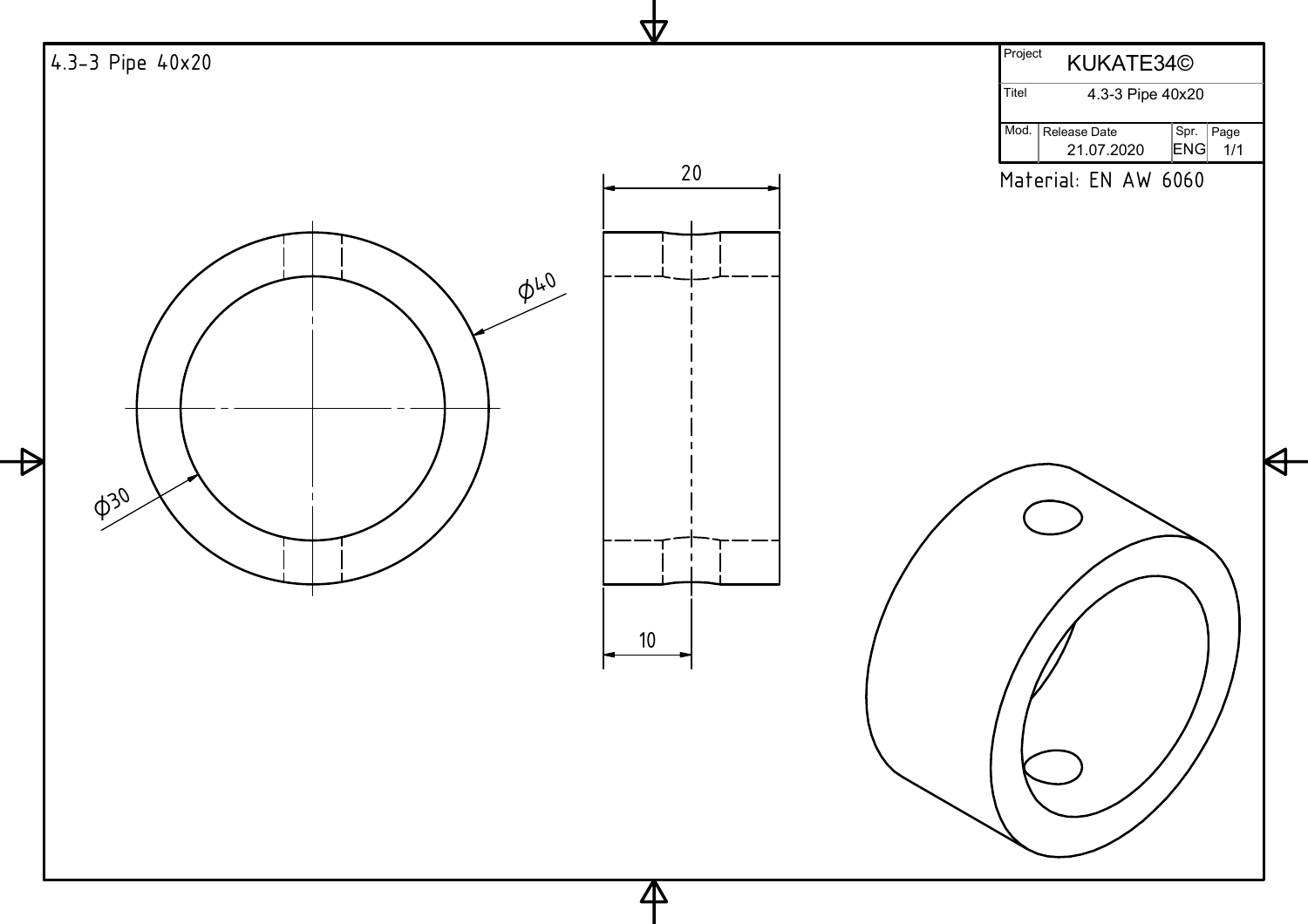![](_page_29_Figure_0.jpeg)